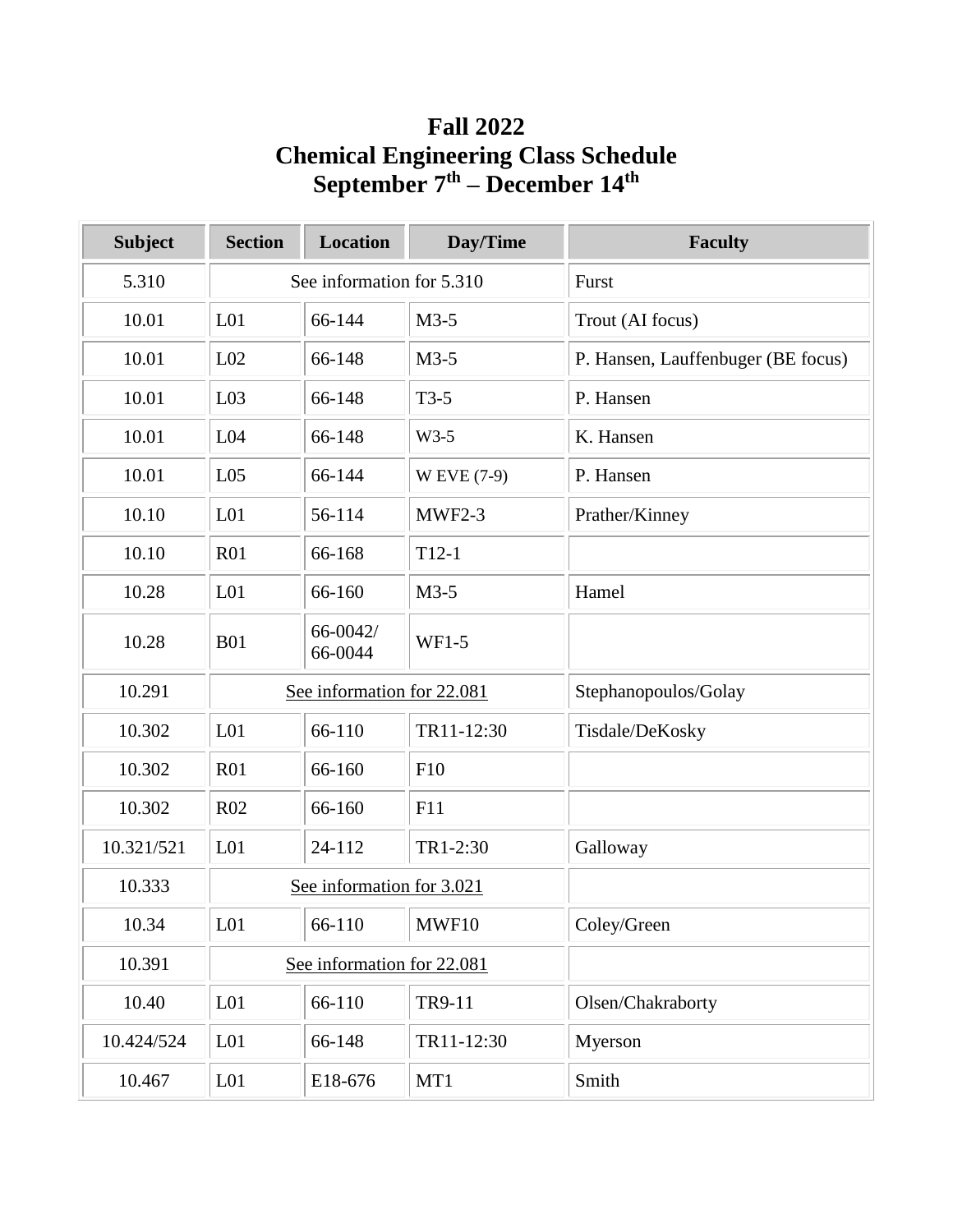| 10.467          | <b>B01</b>                  | E18-676    | $T2-5, R1-5$ |                        |
|-----------------|-----------------------------|------------|--------------|------------------------|
| 10.490          | L <sub>01</sub>             | 66-168     | MWF11        | Roman/Barton           |
| 10.492A         | L <sub>01</sub>             | 66-168     | MWF10        | Brushett (ends Oct 28) |
| 10.492B         | L <sub>02</sub>             | 66-168     | MWF10        | Jensen (begins Oct 31) |
| 10.495          | L <sub>01</sub>             | 66-154     | TR9:30-11    |                        |
| 10.496/1.096    | L <sub>01</sub>             | 26-142     | TR11-12:30   | Olsen/Plata            |
| 10.50           | L <sub>01</sub>             | 66-110     | MWF1-2:30    | Bazant/Qi              |
| 10.521/321      | L <sub>01</sub>             | 24-112     | TR1-2:30     | Galloway               |
| 10.524/424      | L <sub>01</sub>             | 66-148     | TR11-12:30   | Myerson                |
| 10.538          | See information for 20.420  |            |              |                        |
| 10.539          | See information for 20.430  |            |              |                        |
| 10.546          | See information for 5.70    |            |              |                        |
| 10.547          | L <sub>01</sub>             | 4-237      | $W3-6$       | Cooney                 |
| 10.548          | See information for HST.525 |            |              |                        |
| 10.568          | L <sub>01</sub>             | 56-169     | TR12:30-2    | Rutledge               |
| 10.625          | See information for 2.625   |            |              |                        |
| 10.7003         | See information for 7.003   |            |              | <b>Sikes</b>           |
| 10.792          | See information for 15.792  |            |              |                        |
| $10.80 - 10.87$ | L <sub>01</sub>             | <b>TBA</b> | <b>TBA</b>   | Hatton                 |
| 10.806          | See information for 2.96    |            |              |                        |
| 10.807          | L <sub>01</sub>             | 56-154     | TR1-3        | Perez-Breva            |
| 10.807          | <b>B01</b>                  | 56-114     | F10-12       |                        |
| 10.817          | See information for 1.84    |            |              |                        |
| 10.951          | L <sub>01</sub>             | 66-319     | T9-10:30     | Galloway               |
| 10.952          | L <sub>01</sub>             | 66-360     | F9-10:30     | Furst                  |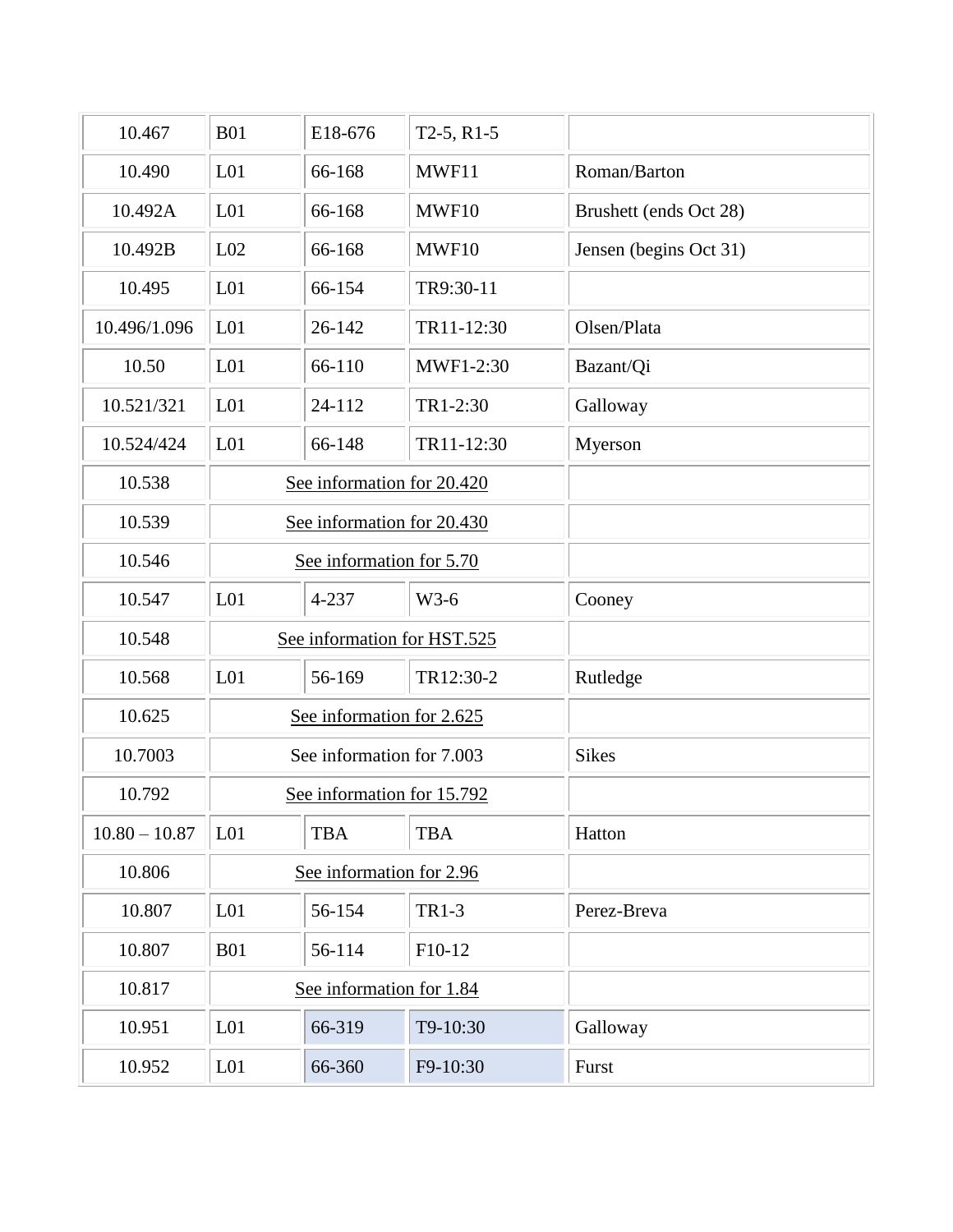| 10.953 | L <sub>01</sub> | 66-360  | $W12-3$     | Roman           |
|--------|-----------------|---------|-------------|-----------------|
| 10.954 | L <sub>01</sub> | 66-360  | $T2-4$      | Tisdale         |
| 10.955 | L <sub>01</sub> | 66-360  | W10-12      | <b>Brushett</b> |
| 10.956 | L <sub>01</sub> | 66-319  | $T12-2$     | Kulik           |
| 10.957 | L <sub>01</sub> | 46-5305 | W9-11       | Chung           |
| 10.960 | L <sub>01</sub> | 56-114  | $W3-5$      | Alexander-Katz  |
| 10.962 | L <sub>01</sub> | 16-220  | T8:30-10:30 | Lauffenburger   |
| 10.963 | L <sub>01</sub> | 66-319  | $W11-1$     | Coley           |
| 10.964 | L <sub>01</sub> | 66-360  | $M11-1$     | <b>Bazant</b>   |
| 10.965 | L <sub>01</sub> | 76-258  | T9-11       | Love            |
| 10.966 | L <sub>01</sub> | 76-659  | W12-2       | Anderson        |
| 10.967 | L <sub>01</sub> | 66-319  | $F9-11$     | Olsen           |
| 10.968 | L <sub>01</sub> | E17-517 | $F1-3$      | <b>Sikes</b>    |
| 10.969 | L <sub>01</sub> | E17-517 | $W2-4$      | Trout           |
| 10.970 | L <sub>01</sub> | E17-517 | W12-2       | Green           |
| 10.971 | L <sub>01</sub> | E17-517 | $R4-6$      | Doyle           |
| 10.974 | L <sub>01</sub> | 66-110  | $T4-6$      | Strano          |
| 10.975 | L <sub>01</sub> | 76-559  | $T12-2$     | Hammond         |
| 10.975 | L02             | E17-517 | $T12-2$     | Rutledge        |
| 10.976 | L <sub>01</sub> | 66-319  | W4-5:30     | <b>Barton</b>   |
| 10.978 | L <sub>01</sub> | 66-319  | $M1-3$      | Smith           |
| 10.979 | L <sub>01</sub> | 66-480  | W6-7        | Qi              |
| 10.981 | L <sub>01</sub> | Virtual | $T3-5$      | Blankschtein    |
| 10.982 | L <sub>01</sub> | 66-360  | $T4-6$      | Hatton          |
| 10.983 | L <sub>01</sub> | 66-360  | W4-6        | Jensen          |